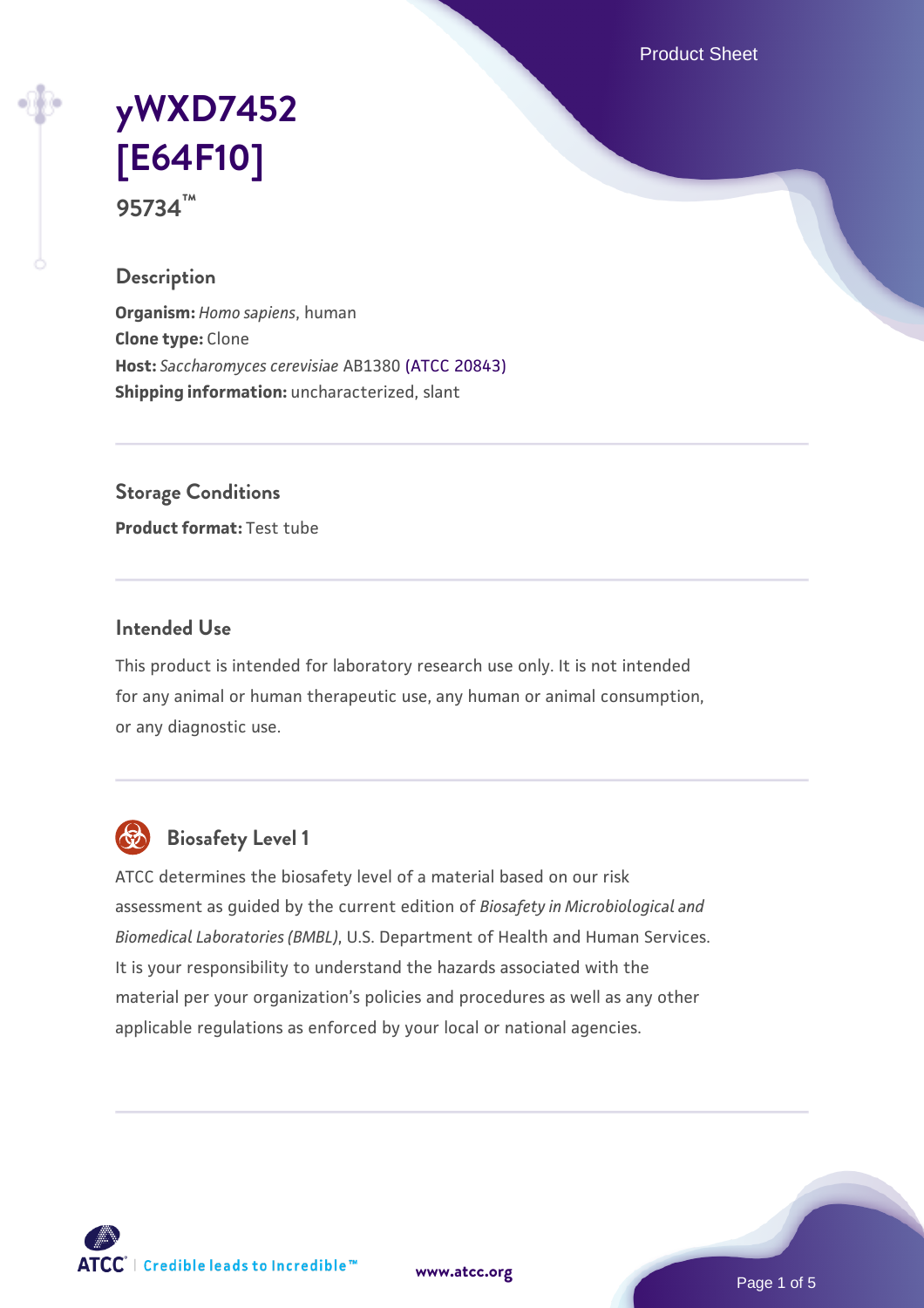**95734**

## **Certificate of Analysis**

For batch-specific test results, refer to the applicable certificate of analysis that can be found at www.atcc.org.

## **Insert Information**

**Type of DNA:** genomic **Genome:** Homo sapiens **Chromosome:** X **Gene name:** DNA Segment **Gene product:** DNA Segment **Contains complete coding sequence:** Unknown

## **Vector Information**

**Type of vector:** YAC **Markers:** SUP4; URA3; TRP1

## **Growth Conditions**

**Medium:**  [ATCC Medium 1245: YEPD](https://www.atcc.org/-/media/product-assets/documents/microbial-media-formulations/1/2/4/5/atcc-medium-1245.pdf?rev=705ca55d1b6f490a808a965d5c072196) **Temperature:** 30°C

## **Notes**

More information may be available from ATCC (http://www.atcc.org or 703- 365-2620).

## **Material Citation**

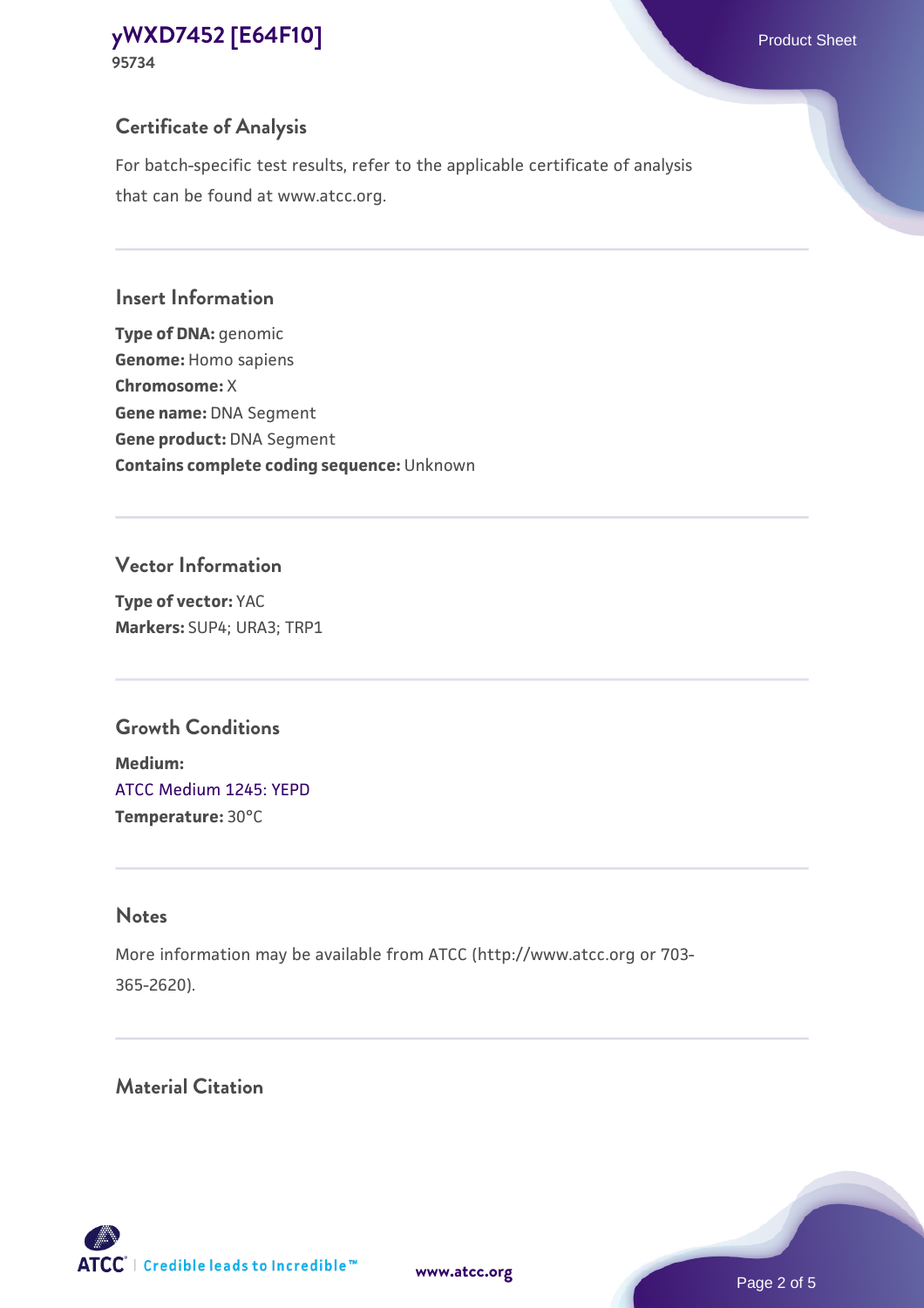If use of this material results in a scientific publication, please cite the material in the following manner: yWXD7452 [E64F10] (ATCC 95734)

#### **References**

References and other information relating to this material are available at www.atcc.org.

#### **Warranty**

The product is provided 'AS IS' and the viability of  $ATCC<sup>®</sup>$  products is warranted for 30 days from the date of shipment, provided that the customer has stored and handled the product according to the information included on the product information sheet, website, and Certificate of Analysis. For living cultures, ATCC lists the media formulation and reagents that have been found to be effective for the product. While other unspecified media and reagents may also produce satisfactory results, a change in the ATCC and/or depositor-recommended protocols may affect the recovery, growth, and/or function of the product. If an alternative medium formulation or reagent is used, the ATCC warranty for viability is no longer valid. Except as expressly set forth herein, no other warranties of any kind are provided, express or implied, including, but not limited to, any implied warranties of merchantability, fitness for a particular purpose, manufacture according to cGMP standards, typicality, safety, accuracy, and/or noninfringement.

#### **Disclaimers**

This product is intended for laboratory research use only. It is not intended for any animal or human therapeutic use, any human or animal consumption,





Page 3 of 5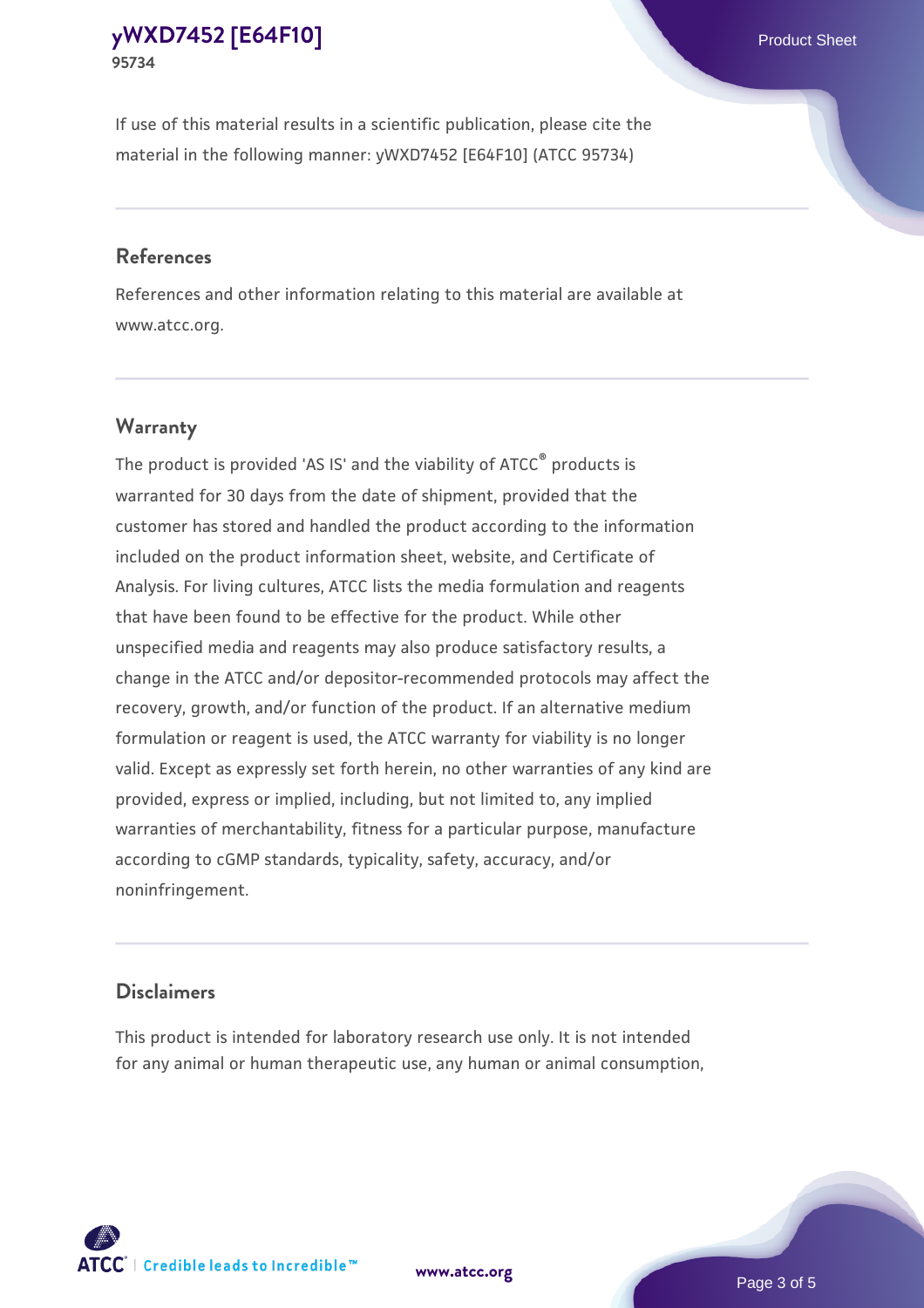or any diagnostic use. Any proposed commercial use is prohibited without a license from ATCC.

While ATCC uses reasonable efforts to include accurate and up-to-date information on this product sheet, ATCC makes no warranties or representations as to its accuracy. Citations from scientific literature and patents are provided for informational purposes only. ATCC does not warrant that such information has been confirmed to be accurate or complete and the customer bears the sole responsibility of confirming the accuracy and completeness of any such information.

This product is sent on the condition that the customer is responsible for and assumes all risk and responsibility in connection with the receipt, handling, storage, disposal, and use of the ATCC product including without limitation taking all appropriate safety and handling precautions to minimize health or environmental risk. As a condition of receiving the material, the customer agrees that any activity undertaken with the ATCC product and any progeny or modifications will be conducted in compliance with all applicable laws, regulations, and guidelines. This product is provided 'AS IS' with no representations or warranties whatsoever except as expressly set forth herein and in no event shall ATCC, its parents, subsidiaries, directors, officers, agents, employees, assigns, successors, and affiliates be liable for indirect, special, incidental, or consequential damages of any kind in connection with or arising out of the customer's use of the product. While reasonable effort is made to ensure authenticity and reliability of materials on deposit, ATCC is not liable for damages arising from the misidentification or misrepresentation of such materials.

Please see the material transfer agreement (MTA) for further details regarding the use of this product. The MTA is available at www.atcc.org.

## **Copyright and Trademark Information**

© ATCC 2021. All rights reserved.

ATCC is a registered trademark of the American Type Culture Collection.



**[www.atcc.org](http://www.atcc.org)**